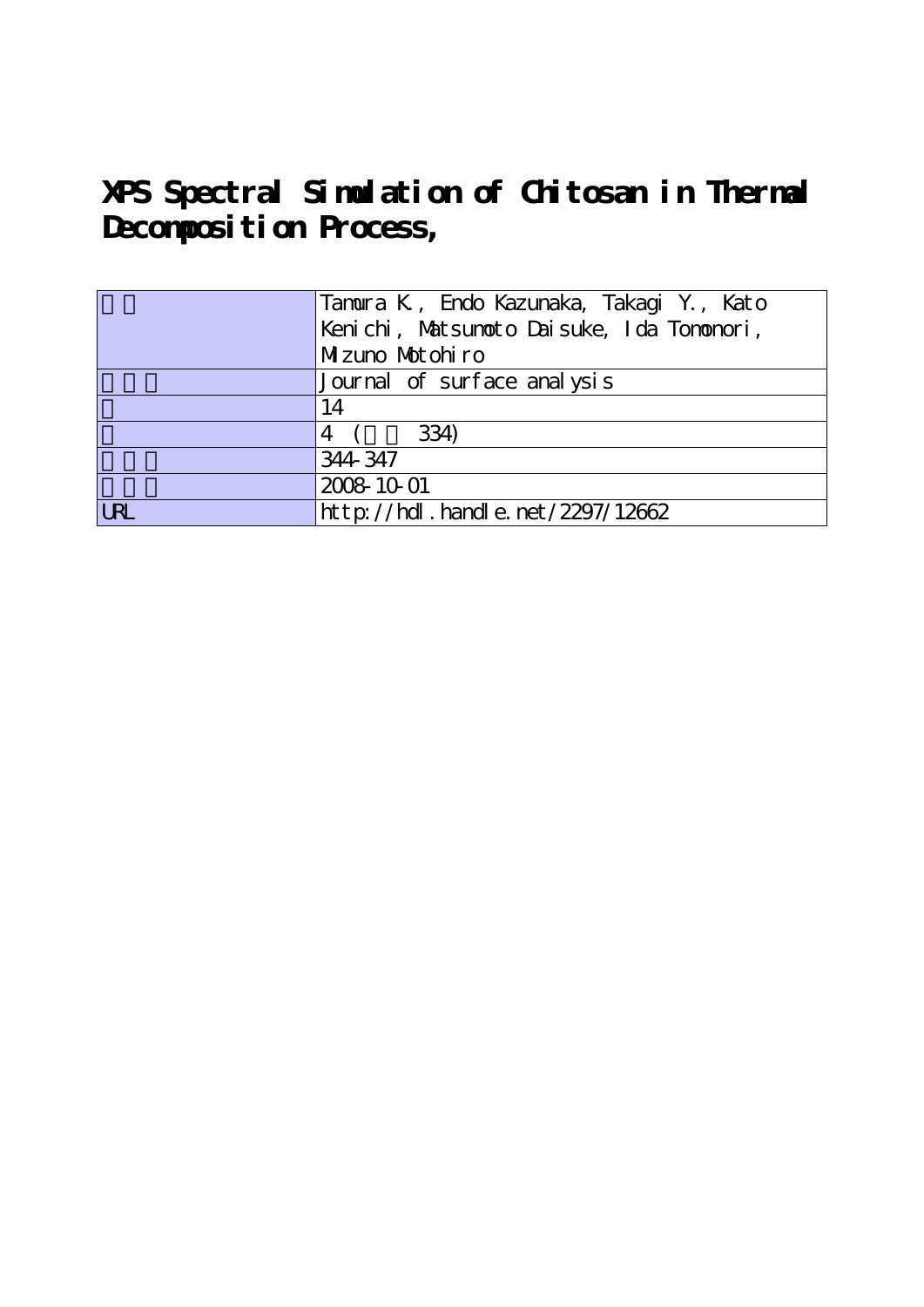## **XPS Spectral Simulation of Chitosan in Thermal Decomposition Process**

**K. Tamura, K. Endo,\* Y. Takagi, K. Kato, D. Matsumoto, T. Ida, M. Mizuno, Y. Suzuki,** $\mathrm{a}^{\mathrm{a}}$  **<b>K. Takahashi,** $\mathrm{b}^{\mathrm{b}}$  **K. Uchida,** $\mathrm{b}^{\mathrm{b}}$  **H. Yajima** $\mathrm{b}^{\mathrm{b}}$ 

*Dept. of Chemistry, Fac, of Science, Kanazawa University, Kakuma, Kanazawa, Ishikawa, 920-1192, Japan*, **a** *Advanced Development and Supporting Center, RIKEN, 2-1 Hirosawa, Wako, Saitama, 351-0198, Japan, and* **<sup>b</sup>** *Dept. of Applied Chemistry, Fac. of Science Division I, Tokyo University of Science,1-3 Kagurazaka, Shinjuku-ku, Tokyo 162-8601 Japan*

> \*endo@wriron1.s.kanazawa-u.ac.jp (Received: Dec. 10, 2007)

We simulated XPS spectra of chitosan in thermal decomposition process. The simulation of thermal decomposition for chitosan has been performed by a quantum molecular dynamics {QMD (molecular dynamics with semiempirical MO methods)} using the model dimer molecules. In the MD calculation, we controlled the Nóse-Hoover thermostats in the thermal energy range of  $0.6 \sim 1.0$  eV, and the sampling position data at a time step of 0.5 fs were evaluated up to 5000 steps with semiempirical MO method. The valence photoelectron spectra of chitosan dimer were simulated at initial, 1000, 2000, 3000, 4000, and 5000 MD steps in the energy range of 0.69, 0.78, and 0.86 eV by Amsterdam density functional (ADF) program.

### **1. Introduction**

Chitosan is especially known as a most powerful adsorbent of natural origin and it widely used for the prevention of water pollution by highly toxic chlorinated aromatic compounds and metal ions [1]. Chitosan is inexpensive, environmentally benign, harmless to humans, and a hugely obtainable biomass which makes it very promising and attracting for use in many applications. Then, we think that ion beam irradiation is a useful method for modification of surface properties, such as wear resistance, corrosion resistance and biocompatibility for the biopolymers. Thus, we demonstrated that  $Kr^+$  ion irradiation or bombardment is applied to the surface modification of chitosan.

 We already described chitosan for study of C-13 NMR and X-ray photoelectron spectra (XPS) to clarify the electronic structure in the formation of properties of biological molecule, and to understand the changes in adsorption behavior of chemically modified biopolymer chitosan (crosslinked biopolymer) [2].

In the present study, we aim to analyze the valence XPS of chitosan with  $Kr^+$  ion beam irradiation. In order to simulate the experimental valence electron spectra of the chitosan due to the ion irradiation effects, we calculated the thermal decomposition process

of chitosan dimer using the molecular dynamics with MO method, and simulated the valence spectra of the fragment results at 1000, 3000 and 5000 MD steps in the thermal composed process using Amsterdam densityfunctional (ADF) program [3].

### **2. Computational Method**

#### (1) MD Calculation with MO method

 The thermal decomposition of chitosan was simulated using the dimer model by QMD with semiempirical AM1 MO method [4]. Geometry and energy optimized results of the dimer by MO calculations were used as the initial MD step of QMD calculations. The thermal energy was controlled with the Nóse-Hoover thermostats [5, 6] and the sampling position data were carried out up to 2.5 ps (5000 steps). The equations of nuclear motions were integrated using 5-values Gear method [7] as a predictor-corrector algorithm [8] with a time step of 0.5 fs.

(2) Valence Electron Spectra Simulation at the MD steps

In order to obtain the accurate vertical ionization potentials (VIPs) in the valence region, we use statistical averaging of orbital potentials (SAOP) [9] in ADF program. The SAOP method reproduces a Kohn-Sham exchange-correlation potential which includes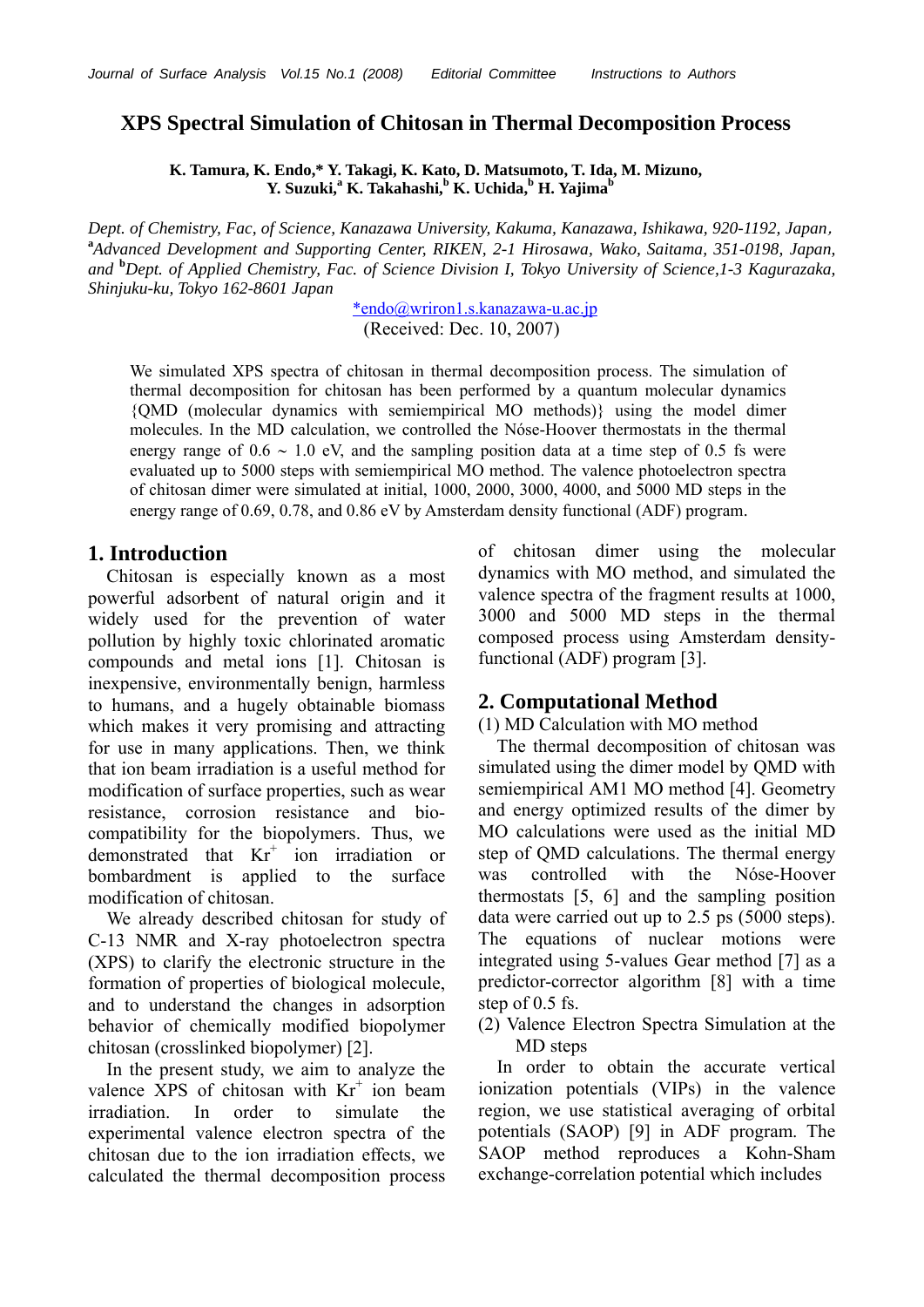the orbital dependent Krieger-Li-lafrate (KLI) response potential [10] as the orbital relaxation effect. For VIP values, we calculated the ground state of the molecule using the TZP bases for C, O, N and H atoms in the SAOP. The intensity of valence XPS was estimated from the relative photo-ionization cross section for Mg Kα radiation using the Gelius intensity model [11]. For the relative atomic photoionization cross-section, we used the theoretical values from Yeh [12].

# **3. Experimental**

 We used commercially available chitosan (Wako Chemical co., Inc). Kr-ion bombardment was carried out at energy of 150 keV with fluences of  $1.0 \times 10^{15}$  ions cm<sup>-2</sup> in the base pressure of less than  $4.0 \times 10^{-4}$  Pa at room temperature using a RIKEN 200 kV low current implanter. The beam current density used was about  $0.2 \mu A \text{ cm}^{-2}$  to prevent the specimen from heating. Experimental photoelectron spectra of the samples were obtained on a JEOL JPS-9010 MC spectrometer using  $Mg-K\alpha$  (1253.6 eV) radiation. The applied power was operated at 15 kV, and 20 mA. The base pressure of the analysis chamber was less than  $8.0 \times 10^{-7}$  Pa. Energy scale calibration was achieved using the Au  $4f_{7/2}(83.8 \text{ eV})$  transition. Dispersion compensation yielded an instrumental

resolution of 0.5 eV from full width at half-maximum for the Ag3d line of silver. Multiscan averaging on a multichannel analyzer was used for the valence band region, although a very low photoelectron emission cross-section was observed in this range.

## **4. Results and Discussion**

 With Kr ion-bombardment the energy loss to the chitosan is considered to be due to inelastic collision, since the Kr-ion is an inert gas element. We, then, think thermal effects may be more important. We, thus, calculate the thermal decomposition process of chitosan dimers to simulate valence XPS of chitosan due to  $Kr^+$ irradiation effects.

(1) Fragments of the chitosan model at MD steps by QMD calculation

We simulated the thermal decomposition process of chitosan dimer molecule by QMD program. The Nóse-Hoover thermostat for the dimer was controlled in the energy range of 0.69, 0.78, and 0.86 eV and the sampling position data with a time step of 0.5 fs were carried out up to 5000 steps. As an example of data for chitosan dimer, Fig. 1 shows the thermal decomposed data of the dimer model at the initial, 1000, 3000, and 5000 MD steps with 0.78 eV energy control. It can be seen from the figure that the smaller fragments exist with the increasing sampling data steps in Table 1



Fig. 1. MD snap shots of chitosan dimer in the energy range of 0.78 eV.

| $\frac{1}{2}$ . The subset of all $\frac{1}{2}$ are saved the model |              |                   |
|---------------------------------------------------------------------|--------------|-------------------|
| 1000 MD                                                             | 3000 MD      | 5000 MD           |
| $C_7O_6NH_{13}$                                                     | $2C_3O_2H_6$ | $C_3O_2H_6$       |
| $C_3O_2H_6$                                                         | $2C_2ONH_5$  | $C_3OH_4$         |
| $C_2ONH_5$                                                          | 2CO          | $2C_2ONH_5$       |
|                                                                     | $H_2O$       | 2CO               |
|                                                                     |              | 2H <sub>2</sub> O |

Table 1. Fragments of dimers at each MD in energy of 0.78 eV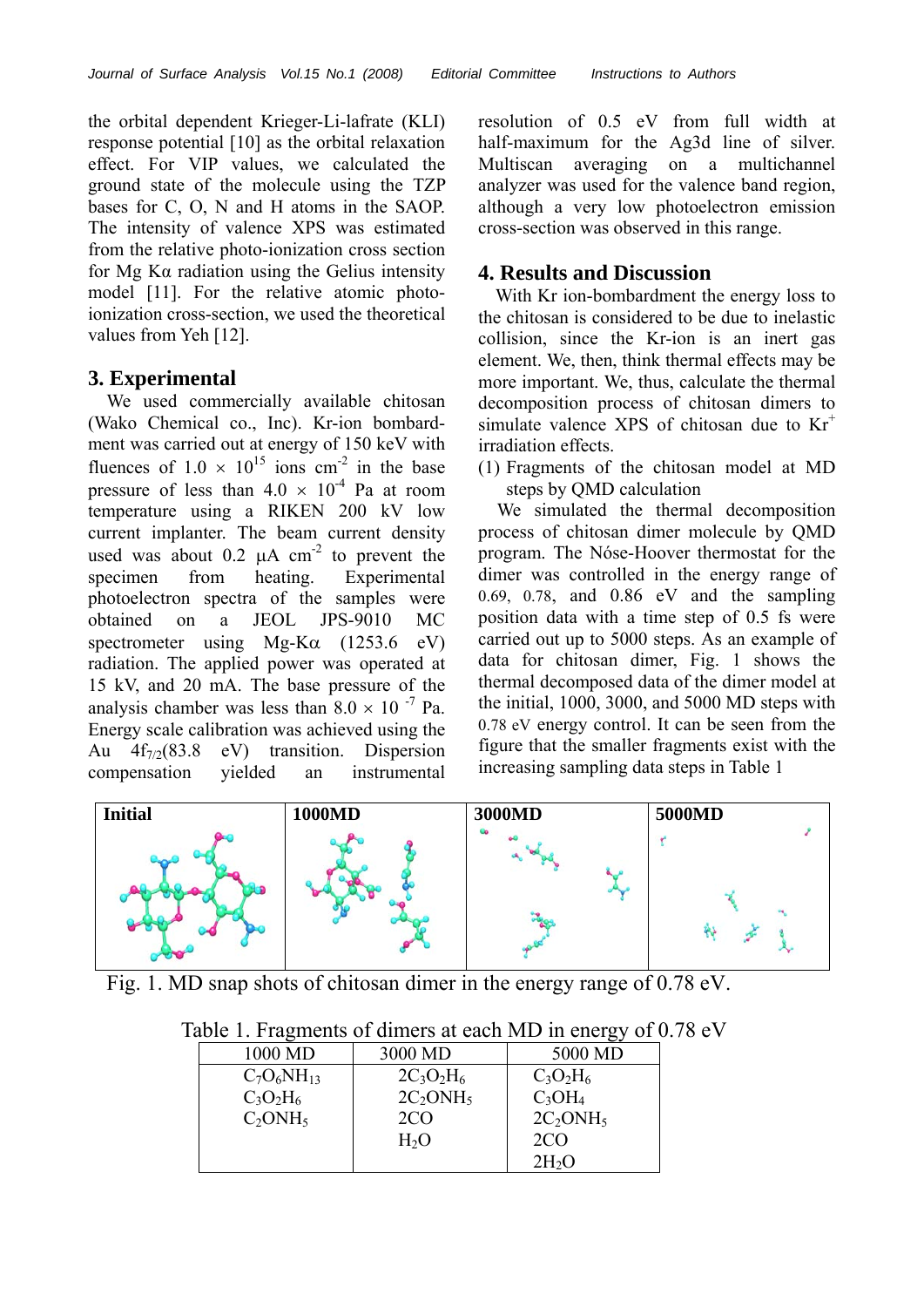

Fig. 2. Valence XPS in each MD step in the energy range of 0.69, 0.78 and 0.86 eV.



Fig. 3. Each atom contribution for valence XPS at 5000 MD in energy ranges of 0.69,0.78, and 0.86 eV

| Table 2. AO, orbital nature of VXPS at 5000 step in 0.78 eV |  |  |
|-------------------------------------------------------------|--|--|
|                                                             |  |  |

| $VIP$ (eV)    | AO Contribution | Orbital nature     |
|---------------|-----------------|--------------------|
| 32.8-29.8     | O2s             | $s\sigma(O2s-C2s)$ |
| 26.8-26.7     | N2s             | $s\sigma(C2s-N2s)$ |
|               | C2s             | $s\sigma(C2s-C2s)$ |
| $23.5 - 18.3$ | O2s             | $s\sigma(C2s-O2s)$ |
|               | O2p             | $p\sigma(C2s-O2p)$ |
|               | C2s             | $s\sigma(C2s-O2s)$ |
| $13.3 - 12.3$ | O2s             | $p\pi$ (C2p-O2p)   |
|               | O2p             | $p\pi$ (Lone Pair) |
| 11.9-11.8     | O2p             | $p\pi$ (Lone Pair) |